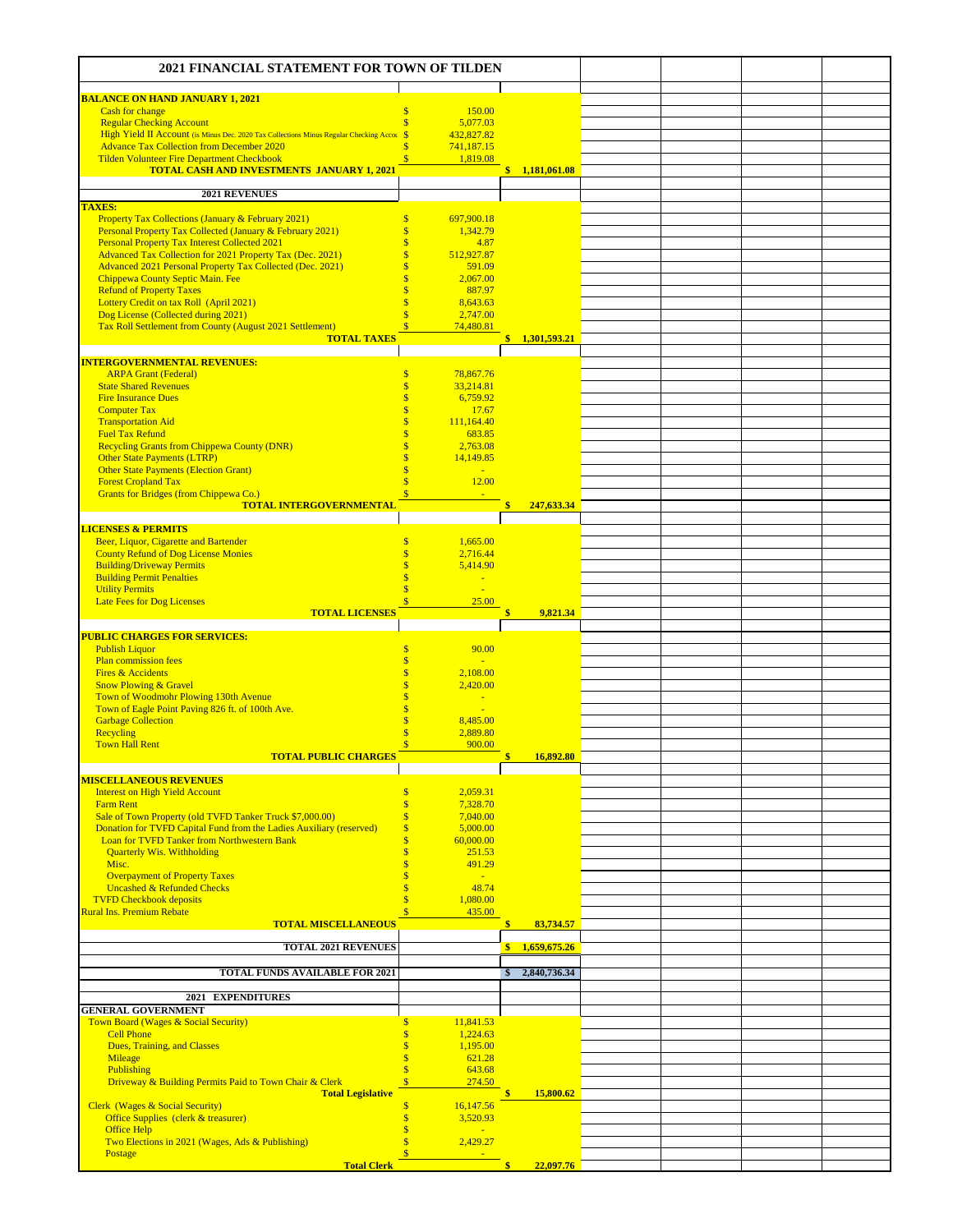| <b>Treasurer (Wages &amp; Social Security)</b>                                                                                                        | \$<br>6,997.27                                      |                                                                         |  |  |
|-------------------------------------------------------------------------------------------------------------------------------------------------------|-----------------------------------------------------|-------------------------------------------------------------------------|--|--|
| Dog License Paid to Treasurer                                                                                                                         | $\overline{\mathbf{S}}$<br>79.41                    |                                                                         |  |  |
| <b>Accounting Costs + Postage</b>                                                                                                                     | \$<br>1,015.61                                      |                                                                         |  |  |
| <b>Service Charges</b><br><b>Board of Review</b>                                                                                                      | $\mathbf{s}$<br>35.07<br>$\mathbf{s}$<br>215.29     |                                                                         |  |  |
| <b>Assessor &amp; Manufacturing</b>                                                                                                                   | $\overline{\mathbf{S}}$<br>6,000.00                 |                                                                         |  |  |
| <b>Total Treasurer</b>                                                                                                                                |                                                     | 14,342.65<br>\$                                                         |  |  |
| Town Hall Cleaning (Wages & Social Security)                                                                                                          | \$                                                  |                                                                         |  |  |
| Town Hall, Properties, parking lot (Maintenance & Supplies)                                                                                           | $\mathbf{s}$<br>648.15                              |                                                                         |  |  |
| <b>Utilities/Heating</b><br><b>Total Town Hall</b>                                                                                                    | Ś<br>3,471.51                                       | 4,119.66<br>Ś                                                           |  |  |
| <b>Insurance - town structures</b>                                                                                                                    | \$<br>2,720.00                                      |                                                                         |  |  |
| <b>Insurance - Highway</b>                                                                                                                            | \$<br>6,648.00                                      |                                                                         |  |  |
| <b>Insurance - Recycling</b>                                                                                                                          | Ś<br>292.00                                         |                                                                         |  |  |
| <b>Insurance - Fire Dept.</b>                                                                                                                         | $\overline{\mathbf{s}}$<br>6,964.00                 |                                                                         |  |  |
| <b>Total Ins.</b><br>TOTAL GENERAL GOVERNMENT                                                                                                         |                                                     | $\mathbf{\hat{s}}$<br>16,624.00<br>$\overline{\mathbf{s}}$<br>72,984.69 |  |  |
|                                                                                                                                                       |                                                     |                                                                         |  |  |
| <b>PUBLIC SAFETY</b>                                                                                                                                  |                                                     |                                                                         |  |  |
| Fire Department (Wages & Social Security)                                                                                                             | 16,622.24<br>\$                                     |                                                                         |  |  |
| <b>Classes</b>                                                                                                                                        | \$<br>256.40<br>$\overline{\mathbf{s}}$             |                                                                         |  |  |
| <b>Grants</b><br><b>Utilities &amp; Heat</b>                                                                                                          | 1,858.06<br>4,447.88<br>\$                          |                                                                         |  |  |
| Uniform, Equipment, Supplies, Mileage, Etc.                                                                                                           | \$<br>9,675.79                                      |                                                                         |  |  |
| Mileage                                                                                                                                               | \$<br>394.80                                        |                                                                         |  |  |
| 2% Dues Eligable                                                                                                                                      | S<br>210.00                                         |                                                                         |  |  |
| Vehicle repair                                                                                                                                        | 1,307.28<br>Ś                                       |                                                                         |  |  |
| <b>Miscellaneous</b><br><b>Fire Inspections</b>                                                                                                       | Ś<br>32.48<br>187.32<br>Ś                           |                                                                         |  |  |
| <b>SUBTOTAL OF LEVY PORTION</b>                                                                                                                       | $\frac{1}{2}$<br>34,992.25                          |                                                                         |  |  |
|                                                                                                                                                       |                                                     |                                                                         |  |  |
| <b>TVFD Checkbook Expenses:</b>                                                                                                                       | $\sqrt{3}$<br>2,432.91                              |                                                                         |  |  |
| Ambulance<br><b>Bloomer</b><br>Ambulance<br><b>Chippewa Falls</b>                                                                                     | \$<br>420.14<br>21,037.50<br>\$                     |                                                                         |  |  |
| <b>Building Inspector Paid In 2021</b>                                                                                                                | 2,327.50<br>Ś                                       |                                                                         |  |  |
| 911 Numbers                                                                                                                                           | Ś                                                   |                                                                         |  |  |
| <b>TOTAL PUBLIC SAFETY</b>                                                                                                                            |                                                     | 61,210.30<br>\$                                                         |  |  |
|                                                                                                                                                       |                                                     |                                                                         |  |  |
| <b>TRANSPORTATION</b>                                                                                                                                 |                                                     |                                                                         |  |  |
| <b>Highway</b> (Wages & Social Security)                                                                                                              | $\mathsf{s}$<br>14,716.86                           |                                                                         |  |  |
| <b>Bridges</b>                                                                                                                                        | $\overline{\mathbf{s}}$<br>681.33                   |                                                                         |  |  |
| <b>Expenses</b>                                                                                                                                       | 1,257.43<br>\$                                      |                                                                         |  |  |
| Gas & Fuel & Oil                                                                                                                                      | \$<br>5,200.08                                      |                                                                         |  |  |
| <b>Utilities &amp; Heat</b><br>Mileage                                                                                                                | \$<br>3,471.46<br>\$<br>227.00                      |                                                                         |  |  |
| <b>Highway Repairs: Blacktop</b>                                                                                                                      | \$<br>10,169.62                                     |                                                                         |  |  |
| Mowing/brushing                                                                                                                                       | \$<br>3,120.00                                      |                                                                         |  |  |
| Sand & Salt                                                                                                                                           | $\overline{\mathbf{S}}$<br>6,220.50                 |                                                                         |  |  |
| Gravel                                                                                                                                                | \$<br>2,245.00                                      |                                                                         |  |  |
| <b>Shale</b><br>Tree Cutting along 110th St.                                                                                                          | \$<br>$\blacksquare$<br>$\mathbf{s}$<br>15,000.00   |                                                                         |  |  |
| 102nd Ave. & 129th St.- LRIP project                                                                                                                  | $\overline{\mathbf{S}}$<br>63,528.40                |                                                                         |  |  |
| 100th Ave. Add Gravel                                                                                                                                 | \$<br>31,663.84                                     |                                                                         |  |  |
| 110th Street Culvert                                                                                                                                  | \$<br>5,683.34                                      |                                                                         |  |  |
| 77th & 78th Ave. Dip level & chip Seal                                                                                                                | \$<br>9,027.00<br>$\mathbf{\hat{s}}$                |                                                                         |  |  |
| <b>70th Avenue Culvert</b><br><b>Shop</b>                                                                                                             | 2,641.66<br>$\mathbf{s}$<br>367.30                  |                                                                         |  |  |
| <b>Street Signs</b>                                                                                                                                   | 606.44                                              |                                                                         |  |  |
| Unemployment                                                                                                                                          | Ś<br>186.08                                         |                                                                         |  |  |
| <b>Equipment Repairs</b>                                                                                                                              | 19,844.88                                           |                                                                         |  |  |
| <b>Street Lights</b>                                                                                                                                  | 404.97                                              | \$                                                                      |  |  |
| TOTAL TRANSPORTATION<br>SANITATION & CONSERVATION                                                                                                     |                                                     | 196,263.19                                                              |  |  |
| <b>Sanitation</b> (Wages & Social Security)                                                                                                           | 3,991.71<br>\$                                      |                                                                         |  |  |
| Garbage                                                                                                                                               | Ś<br>6,034.58                                       |                                                                         |  |  |
| Recycling                                                                                                                                             | 5,922.89                                            |                                                                         |  |  |
| TOTAL SANITATION & CONSERVATION<br><b>HUMAN &amp; HEALTH SERVICES</b>                                                                                 |                                                     | 15,949.18<br>\$                                                         |  |  |
| Constable(Wages & Social Security & Expenses)                                                                                                         | 538.24<br>$\mathbf{s}$                              |                                                                         |  |  |
| Plan Commission & Committee (Wages & Social Security)                                                                                                 | $\overline{\mathbf{s}}$                             |                                                                         |  |  |
| TOTAL HUMAN & HEALTH SERVICES                                                                                                                         |                                                     | \$<br>538.24                                                            |  |  |
| CAPITAL OUTLAY                                                                                                                                        |                                                     |                                                                         |  |  |
| <b>Fire Protection Outlay (Purchase and Mount Tank)</b><br>Hwy. Equipment Outlay (Paid off Balance on Patrol Truck Loan)                              | S<br>20,000.00<br>$\sqrt{\frac{2}{5}}$<br>15,675.38 |                                                                         |  |  |
| TOTAL CAPITAL OUTLAY                                                                                                                                  |                                                     | $\frac{\$}{\$}$ 35,675.38                                               |  |  |
| <b>MISCELLANEOUS</b>                                                                                                                                  |                                                     |                                                                         |  |  |
| <b>Refund Over Payment of Property Tax</b>                                                                                                            | $\mathsf{\$}$<br>960.53                             |                                                                         |  |  |
| <b>Refund Building Permit Fee</b><br>WI Dept. of Rev. - Business Lic.                                                                                 | $\mathbf{s}$<br>240.00<br>\$                        |                                                                         |  |  |
| Bounced Check $$2800.78 + $10.00$ Service Fee                                                                                                         | \$<br>2,810.78                                      |                                                                         |  |  |
| WI Annual Withholding Tax Payment for 2020 & 2021                                                                                                     | $\overline{\mathbf{s}}$<br>515.76                   |                                                                         |  |  |
| <b>Refund Townhall Rental</b>                                                                                                                         | $\overline{\mathbf{s}}$                             |                                                                         |  |  |
| New TVFD Tank - \$85,000.00 budgeted -Funds came from Fire Protection Outlay<br>$20,000.00 +$ Bank Loan \$60,000.00 + \$2,918.21 from Budgeted amount | \$<br>62,918.21                                     |                                                                         |  |  |
| <b>Scheduled Payment of Hwy. Truck Loan</b>                                                                                                           | $\overline{\mathbf{s}}$<br>16,432.00                |                                                                         |  |  |
| County Managed & Private Forest Crop Land                                                                                                             | Ś<br>65.65                                          |                                                                         |  |  |
| <b>County Septic Charge</b>                                                                                                                           | 2,815.00                                            |                                                                         |  |  |
| <b>TOTAL MISCELLANEOUS</b>                                                                                                                            |                                                     | 86,757.93<br>S.                                                         |  |  |
| TOTAL GENERAL EXPENDATURES                                                                                                                            |                                                     | \$<br>469,378.91                                                        |  |  |
|                                                                                                                                                       |                                                     |                                                                         |  |  |
| TREAS. TAX DISBURSEMENTS JAN 1 THRU DEC. 31, 2021                                                                                                     |                                                     |                                                                         |  |  |
|                                                                                                                                                       |                                                     |                                                                         |  |  |